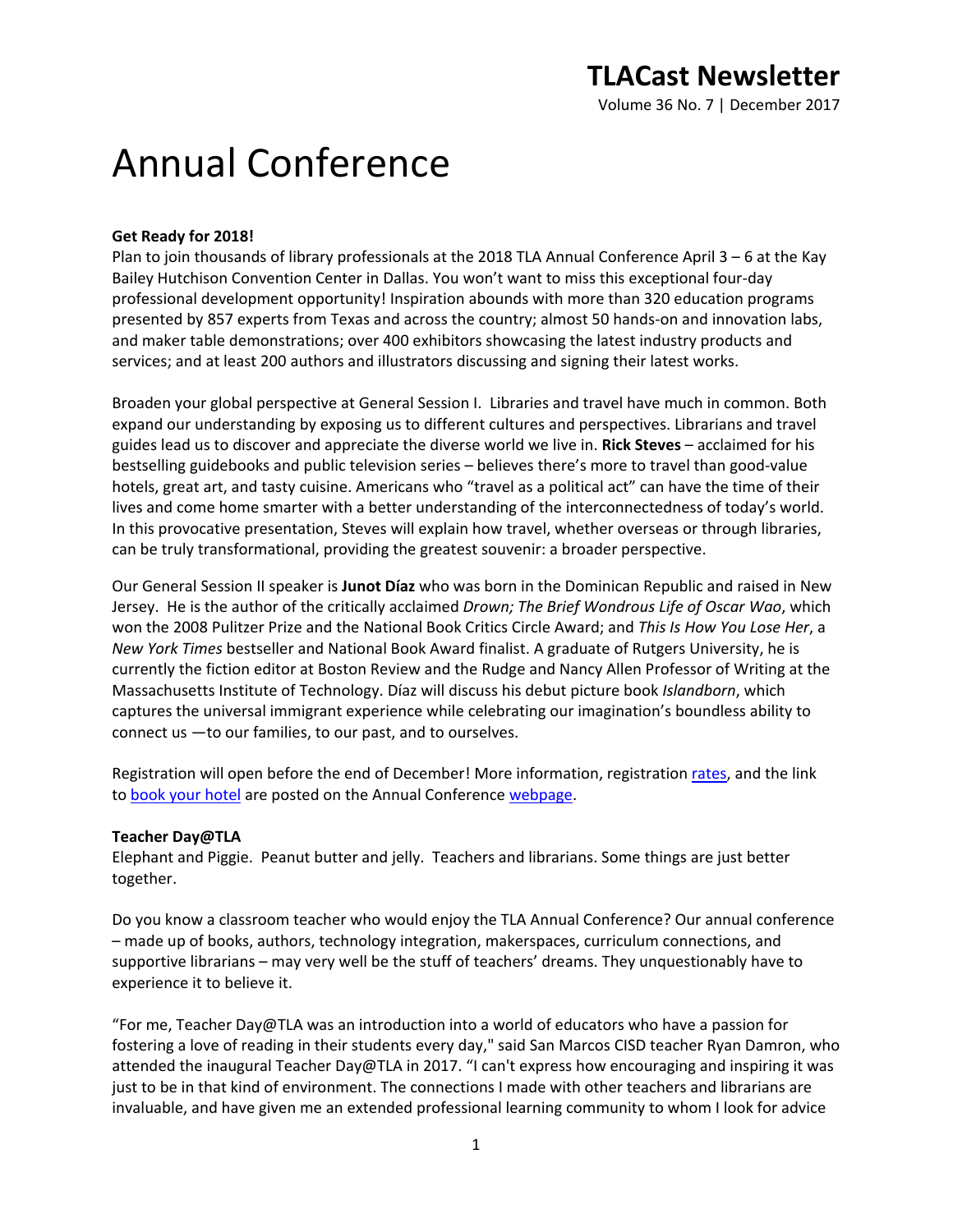Volume 36 No. 7 | December 2017

quite often. Teacher Day definitely made a lasting impression on me as an educator. Every teacher would love it!"

Now is your chance to make a teacher's dream come true! On Thursday, April 5, classroom teachers will have the opportunity to experience a special one day event during the TLA conference, comprised of speakers, activities, and pricing designed just for them. Sponsoring school librarians play a crucial role by identifying interested teachers, helping them secure permission and funding for their attendance, guiding them through the registration process, and ensuring they have a positive experience.

Plans are underway for a fun, interactive day for the teachers who attend, as well as the librarians who sponsor them. Participants are welcome to stay for the full conference. The program's goal is for classroom teachers who experience a TLA conference to return to their districts as library advocates and collaborators—or perhaps become librarians themselves.

Applications to attend Teacher Day@TLA are now being accepted—don't delay, apply today. Go to [www.txla.org/teacher-day](http://www.txla.org/teacher-day) for more information and to apply. This is an event that should not be missed!

## **TLA Contributed Papers Session is Back**

Looking for a forum to present your latest research?

TLA is seeking academics for the Contributed Papers Session, which allows academics and graduate students a peer-reviewed forum to present their current research. This year, there will be four slots available. If your proposal is accepted for presentation, you will be required to [register](http://www.txla.org/annual-conference) for the conference, where you will give a 20-minute presentation based on your abstract.

Please submit your 1000 word abstract by January 20. Abstracts will be reviewed by three academics, and four will be chosen for presentation at the 2018 TLA Conference in Dallas, April 3-6. Final papers will be due by March 15.

# TLA NEWS

## **Renew Your TLA Membership Today**

What a year! Looking back at 2017, we want to extend our heartfelt appreciation to you, our amazing members, and share highlights from this year:

- Successfully advocated for libraries during a contentious **Legislative Session**;
- Produced a fantastic **Annual Conference** with almost 7,000 attendees, 300+ education sessions, and hundreds of exhibitors showcasing the latest developments and trends
- Prepared directors and administrators to reach the next level of excellence through the **Executive Leadership Immersion** program
- Offered essential **continuing education** opportunities with more than 20 professional development webinars;
- Kicked off **Leadership Launchpad**, a new leadership development program for librarians with less than five years of experience;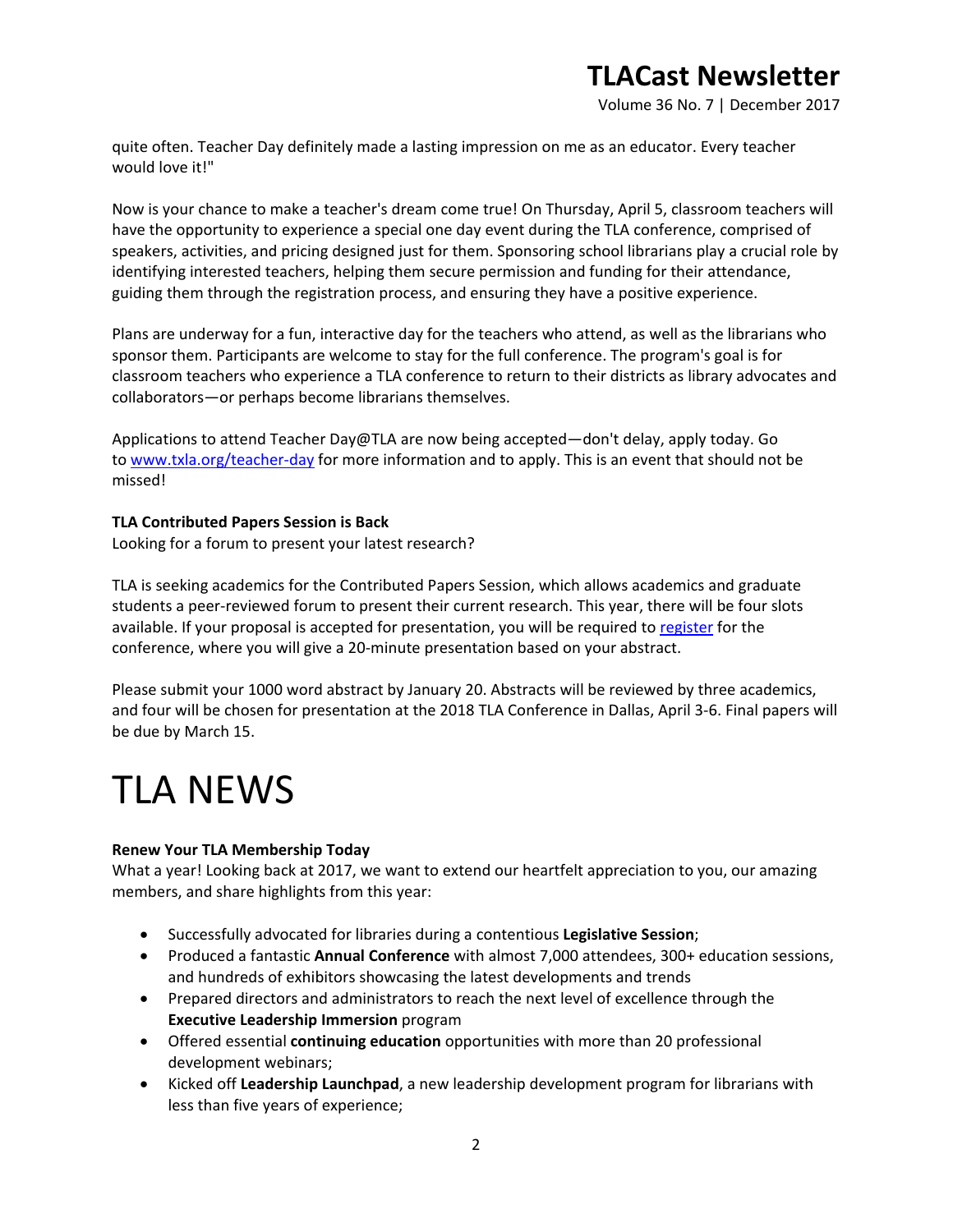Volume 36 No. 7 | December 2017

- Provided advanced leadership and management education to 24 outstanding librarians at **TALL Texans**;
- Released 11 fantastic **reading lists** covering a wide-range of genres and curated by librarians for readers of all ages.
- Produced nine new **Powered Libraries** videos spotlighting creative programming and collections in various Texas libraries, collectively garnering over 35K views.

None of this would happen without our members. Please renew your membership today. We look forward to a fantastic 2018! **[RENEW TODAY!](https://secure.txla.org/secure/membership/memLogin.asp)**

## **Meet the TLA Executive Board Candidates**

In February, Texas Library Association (TLA) members will elect three individuals to the Executive Board which serves as the central management board for the association, and recommends policy, budget and operating policies to the Council.

### *President-Elect*

Cecilia Barham, director of library services, North Richland Hills Library Roosevelt Weeks, director of libraries, Austin Public Library

### *Representative at Large - Academic*

Dreanna Belden, assistant dean for external relations, University of North Texas Libraries Christina Gola, director of recruitment and organizational learning, University of Houston Libraries

### *Representative at Large – Public*

Rebecca Sullivan, former library director, Terrell Public Library *(retired)* John Trischitti, library director, Midland County Public Libraries

## *ALA Councilor*

Terry Roper, library consultant, Region 10 Education Service Center Mary Woodard, director of library services, Mesquite ISD

Each candidate brings great expertise and passion to the profession, and to our association. The candidates' official complete bios and statements of concern are found on the [TLA 2018](https://secure.txla.org/secure/public/nominee/nomDisplay.asp) Election page in the members' only area of www.txla.org. The election will open on February 20. To be eligible to vote, members must be current 2017 TLA members by February 1.

## **Librarians Selected to Sponsor Students at the 2018 Texas Bluebonnet Award Luncheon**

Each year student representatives from the ten TLA library districts play an important role in presenting the Texas Bluebonnet Award (TBA) to the winning author and illustrator. This ceremony is the culminating event for the master list, and will take place at the TBA Luncheon on Thursday April 5 during TLA 2018 in Dallas. Librarians who wished to sponsor a student submitted student representative forms and were selected by random drawing. Congratulations to these librarians who were selected to sponsor a student representative from their district!

District 1 - Courtney Rutherford, San Angelo ISD, Crockett Elementary

District 2 - Leslie Whitaker, Claude ISD, Claude Elementary

District 3 - Susan Cooper, Belton ISD, Joe M. Pirtle Elementary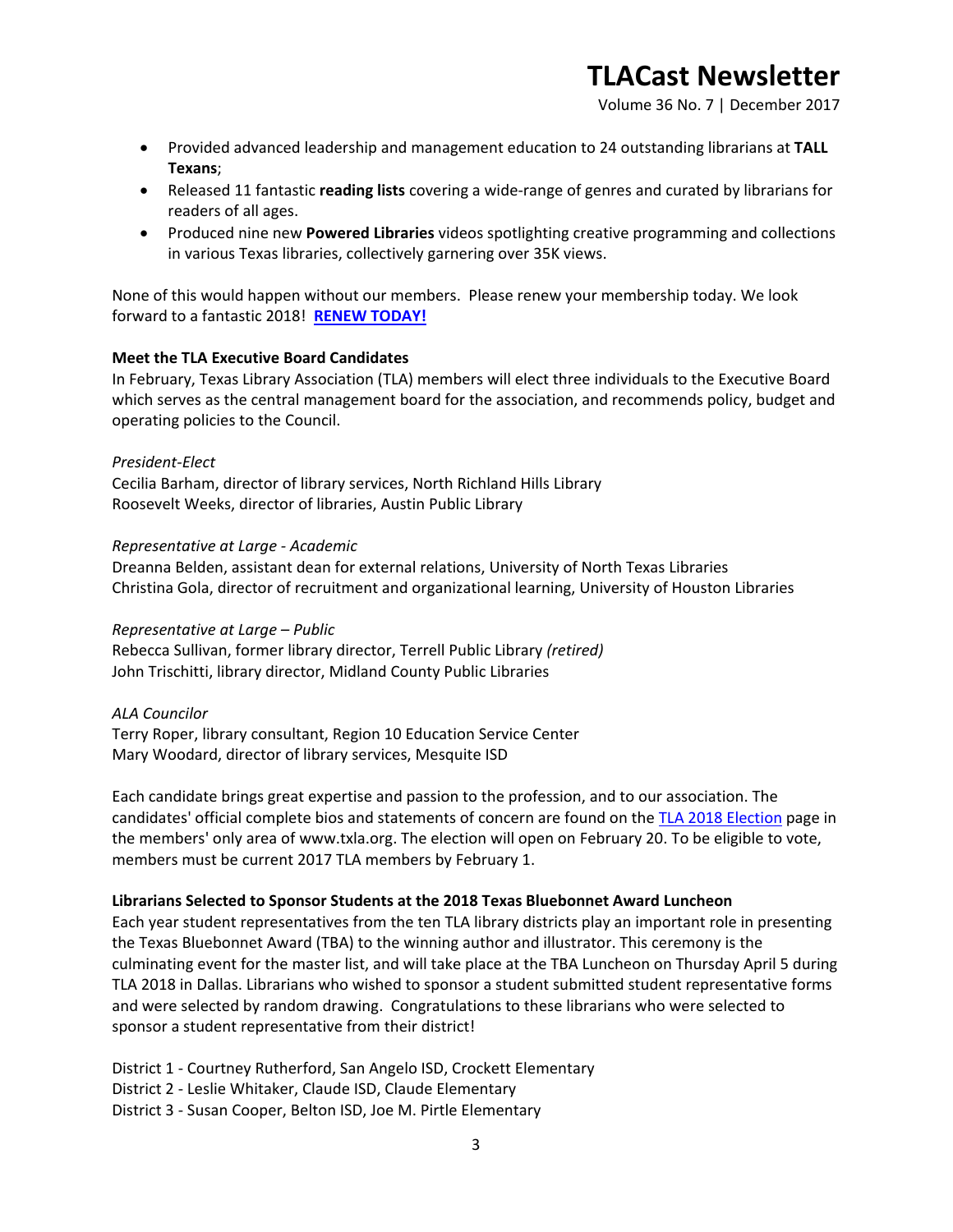Volume 36 No. 7 | December 2017

District 4 - Lori Dodd, Hallettsville ISD, Hallettsville Elementary

- District 5 Sheila Ortega, Dallas ISD, Cesar Chavez Learning Center
- District 6 Leticia M. Guevara, Ysleta ISD, Ascarate Elementary
- District 7 Kathleen Grupe, Birdville ISD, West Birdville Elementary
- District 8 Gloria Miller, Clear Creek ISD, Whitcomb Elementary
- District 9 Shelly Powe, Shallowater ISD, Shallowater Intermediate
- District 10 Stephanie Arnold, Comal ISD, Specht Elementary

### **New TLA Reading Lists**

Congratulations to the seven reading list committees that have announced their latest book selections. From nonfiction to graphic novels and beyond, these lists will keep you reading the best literature all year long.

**2018-2019 [Texas Bluebonnet Award](http://www.txla.org/new-tba-master-list) Master List** | Grades 3-6 **2018 [Lone Star](http://www.txla.org/groups/lone-star) Reading List** | Grades 6-8 **2018 The Spirit of Texas (SPOT) | [Middle School](http://www.txla.org/groups/SpiritofTXMiddleSchool)** Reading Program **2018 The Spirit of Texas (SPOT) | [High School](http://www.txla.org/groups/SpiritofTXHighSchool)** Reading Program **2018 [Maverick](http://www.txla.org/groups/Maverick) Graphic Novel Reading List** | Grades 6-12 **2018 [Tayshas](http://www.txla.org/groups/tayshas) Reading List** | Grades 9-12 **2018 [Texas Topaz](http://www.txla.org/news/2017/12/tla-presents-the-2018-texas-topaz-nonfiction-reading-list) Nonfiction Reading List** | All ages

Stay tuned in 2018 as we announce other highly-anticipated selections from the 2x2, Lariat (adult), Little Maverick Graphic Novel, and Tejas Star (bilingual) reading lists committees. Happy reading!

### **Branding Iron Award Deadline February 15**

This award honors excellence in library public relations activities. With multiple categories, make sure you and your staff are recognized for the great work you do promoting your library and its services. Visit the **Branding Iron Award webpage** for more information and to submit your entry.

### **TLA Scholarships**

Several scholarships are available for TLA members who are currently enrolled, or planning to enroll in an ALA accredited library school program in Texas. These scholarships include the Ray Janeway Scholarship, TLA Summer School Scholarship, Van Dusen-Tobin-Kaiser Scholarship for students studying to be elementary school or children's librarians, and the Escue Scholarship for library school students focusing their studies in a technical services area. These scholarships range from \$500 to \$2000. Interested applicants should [apply online](http://www.txla.org/scholarships) by **January 31**.

Numerous unit awards and stipends are also available. More information and the online applications are found on [www.txla.org/awards.](http://www.txla.org/awards)

### **TLA Awards Deadline January 15**

There is still time to nominate outstanding individuals and programs for TLA awards! Take a minute to nominate someone for the Librarian of the Year Award, Distinguished Service Award, Lifetime Achievement Award, Outstanding Services to Libraries Award, Wayne Williams Library Project of the Year Award, or Libraries Change Communities Award. Visit [TLA's award webpage](http://www.txla.org/awards) for more information and the online nomination form.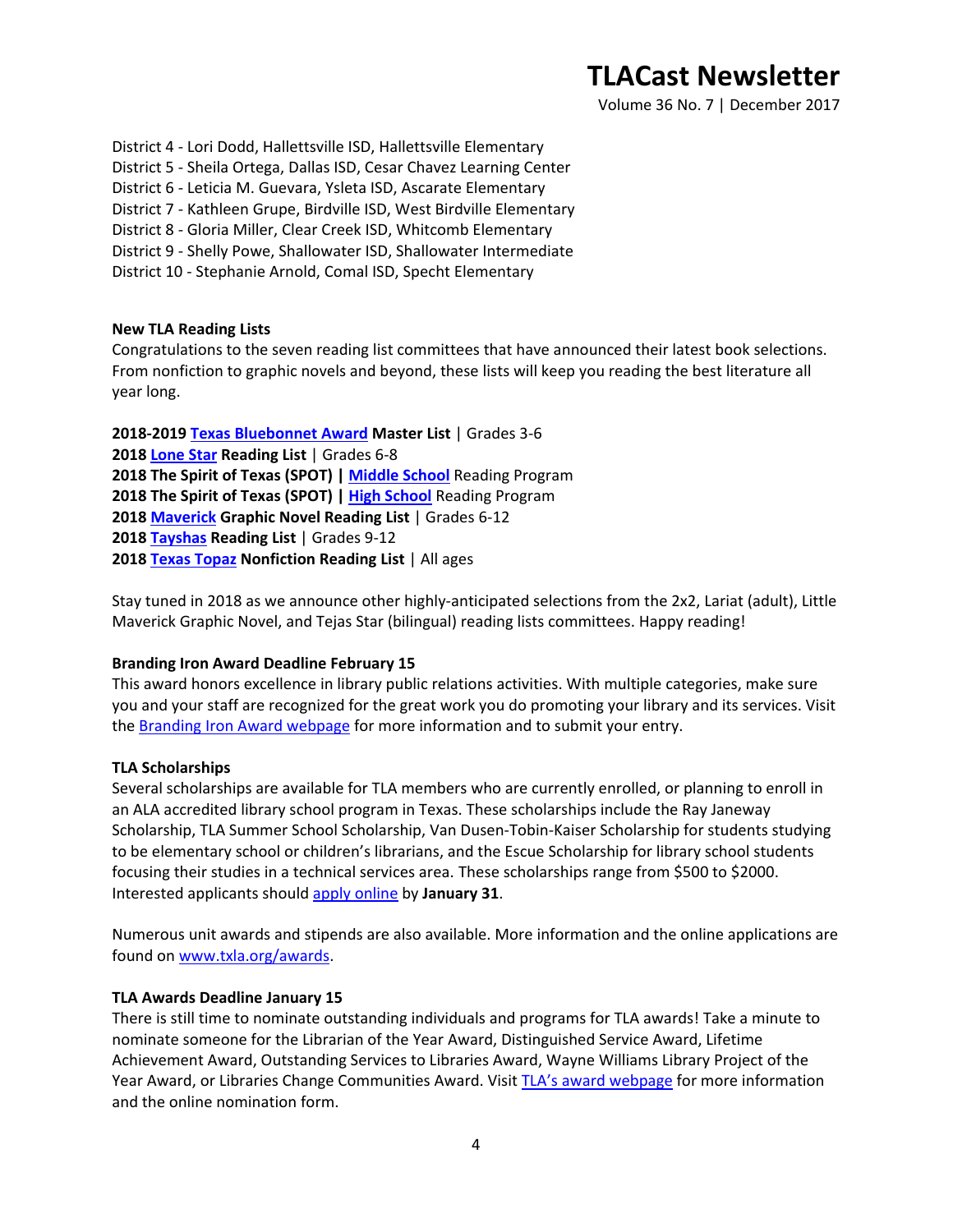Volume 36 No. 7 | December 2017

### **Texas Book Festival Grant Applications Due February 2**

The Texas Book Festival (TBF) awards grant to support collection enhancement for Texas public libraries. This funding enables libraries to share the diversity and breadth of literature with their entire communities. TBF is now accepting Library Grant applications for the 2018 grant cycle. Application deadline is February 2. Visit the [TBF website](https://www.texasbookfestival.org/library-grants/) for more information and the online application.

### **Call for Applications for the 2018 Jeanette & Jim Larson Mystery Grant**

The application period for the TL[A Jeanette & Jim Larson Mystery Grant](http://www.txla.org/sites/tla/files/doc/Larson%20Mystery%20Grant.pdf) (public library for mystery genre) is now open. The successful applicant, from a public library, will receive \$500 to purchase mysteries for any age reader and in any format. The submission deadline is **January 20**. Applications should be submitted to [Kathy Hoffman,](mailto:hoffman.kathy@gmail.com) chair of the Jeanette & Jim Larson Mystery Grant Committee.

### **Retirement Not Required**

The Retired Librarians Round Table (RLRT) offers many opportunities for members to explore their next steps of professional service and personal growth. We offer programs that help us look at future options, examine where we can share our expertise, and honor recognized librarians at special events during Annual Conference. You don't need to be "retired" to be a member! As you renew your TLA membership, please renew your RLRT membership. If you haven't been a RLRT member, now is the time to join.

### **Join TLA at ALA Midwinter | February**

If you attending the ALA Midwinter Conference in Denver come say "Howdy!" to TLA in booth #503. Attendees can enter to win a free 2018 TLA Annual Conference registration and pick up the latest and greatest TLA Reading Lists for all ages. Don't miss the chance to be among the first to watch the world premiere of TLA's inspiring *[Powered Libraries](https://youtu.be/WeYTEQTetBw)* documentary on Saturday, February 10, at 10:30am (Room 112) as part of Now Showing @ ALA Film Program.

TLA is also inviting members to volunteer at the TLA booth. This is a great opportunity to meet librarians from Texas and around the country, and share your experiences. If you can volunteer for at least a twohour block, please contact TLA communications and marketing specialist Sara Ortiz **[\(sarao@txla.org\)](mailto:sarao@txla.org)** by January 19, 2018. See you in Denver!

| <b>Exhibit Hours</b>            |             |
|---------------------------------|-------------|
| Saturday, February 10 9am - 5pm |             |
| Sunday, February 11             | $9am - 5pm$ |
| Monday, February 12             | 9am – 2pm   |

### **Corporate Members**

We thank our [corporate members](http://www.txla.org/cm) for their investment in TLA and Texas libraries. See some [examples](http://www.txla.org/public-relations-campaigns) of initiatives facilitated through our corporate partnerships that are making a large contribution to Texas libraries.

# CONTINUING EDUCATION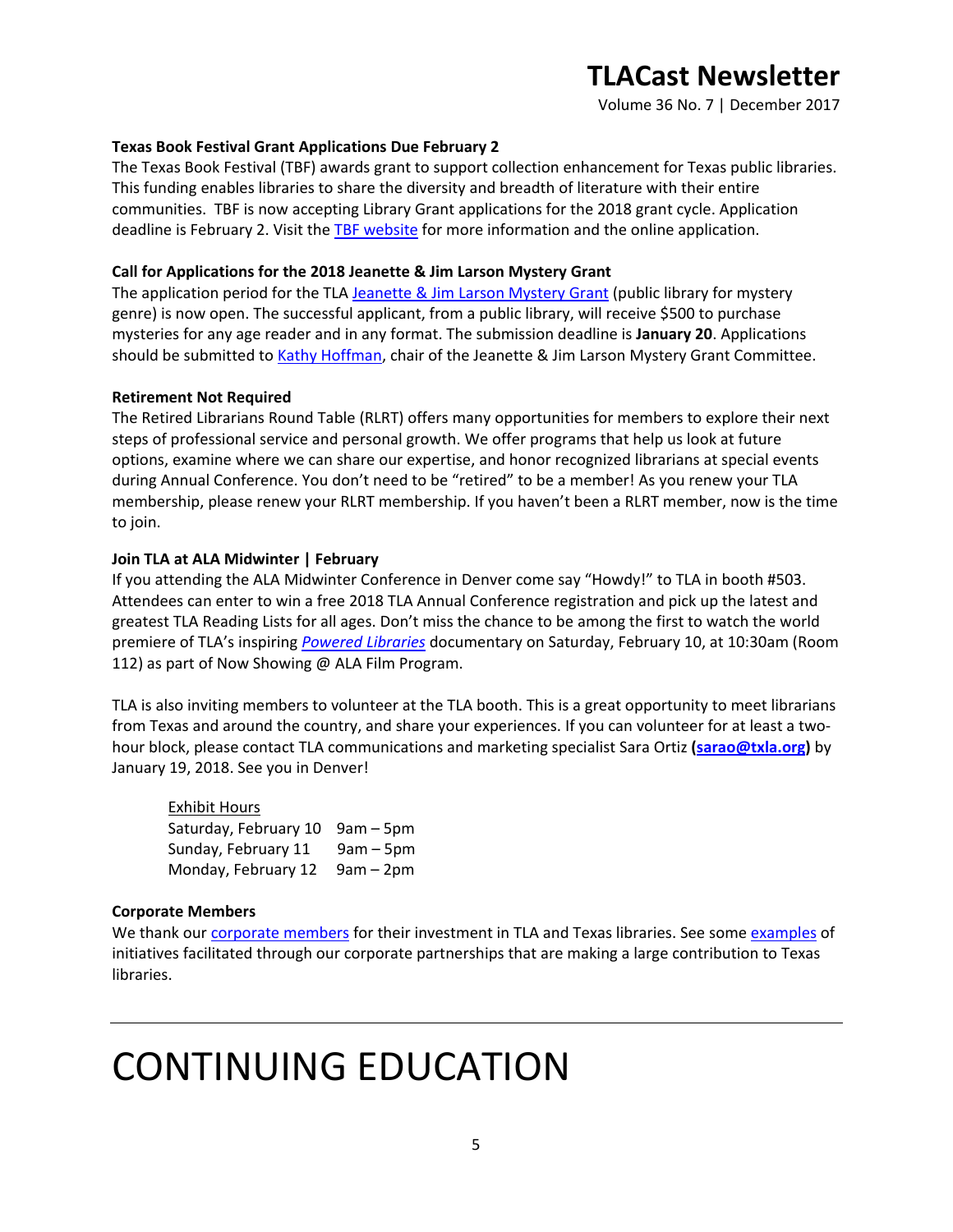Volume 36 No. 7 | December 2017

## **A to Z: Diverse and In-Depth Training for Library Support Staff**

This popular library support staff training series continues with monthly webinars taught by Julie Todaro. Registration for each webinar is \$25 for TLA members, \$45 for non-members. Group rates are available based on library size and you can register an unlimited number of staff for the webinar for a single fee. For more information and to register visi[t www.txla.org/CE-AZ.](http://www.txla.org/CE-AZ)

### **January 17 | 1pm-2pm | AZ: The Big Picture: Crucial Roles for Library Specialists**

Explore the roles and responsibilities for library staff (including library assistants, library clerks, etc.) in a 21st century library. The session includes a broad overview of institutions as well as the basic processes, with attention to the key job functions, governing principles and the tenets of professionalism for all library staff, including ethical work practices (confidentiality, privacy, documentation). Handouts include seminar content, recommendations on how to integrate learning and training into support staff orientation, training and development, and additional web content.

[REGISTER](https://secure.txla.org/secure/forms/mtgLogin.asp)

### **February 21 | 1pm-2pm | AZ: Dealing with Difficult Situations**

This program features advanced training in the art of customer service (both frontline and behind the scenes), including types and levels of service, dealing with harassment, scripts for consistency and training, coping with difficult situations (conflicts with patrons, coworkers, bosses), and articulated behavioral expectations.

[REGISTER](https://secure.txla.org/secure/forms/mtgLogin.asp)

## **March 28 | 1pm-2pm | AZ: Keeping Up with Trends**

Every library requires that all of their library staff "keep up" with the technology in the library both hardware and software. But libraries are changing and - in fact - they are rapidly and constantly changing! It is critical that library staff work with their managers to determine WHAT they need to keep up with and how that might happen. This webinar content will offer diverse ways to keep up with library's changes and the library and information profession so that you and your staff can stay current and relevant. [REGISTER](https://secure.txla.org/secure/forms/mtgLogin.asp)

# **Connect to Know – Continuing Education**

*All webinars are recorded; a link to the archived version is sent to everyone who registers. Most webinars carry Continuing Education credit of 1 hour. Registrants who miss a webinar may still earn credit by viewing the recording and taking a short quiz. Register for TLA webinars at [www.txla.org/CE.](http://www.txla.org/CE)*

## **January 24 | 2pm-3pm | Defining Community Engagement**

Presenter: Mary Beth Harrington

Community engagement is a hot topic in the library field now, and also the theme of the 2018 Texas Library Association Conference. A recent TLA survey showed, however, that librarians are unsure of what really constitutes community engagement as opposed to community outreach. Join this free webinar to get a clear definition of this action and what it can mean for the survival of all types of libraries. (free webinar) [REGISTER](https://secure.txla.org/secure/forms/mtgLogin.asp)

### **February 27 | 2pm-3pm | Volunteer Management**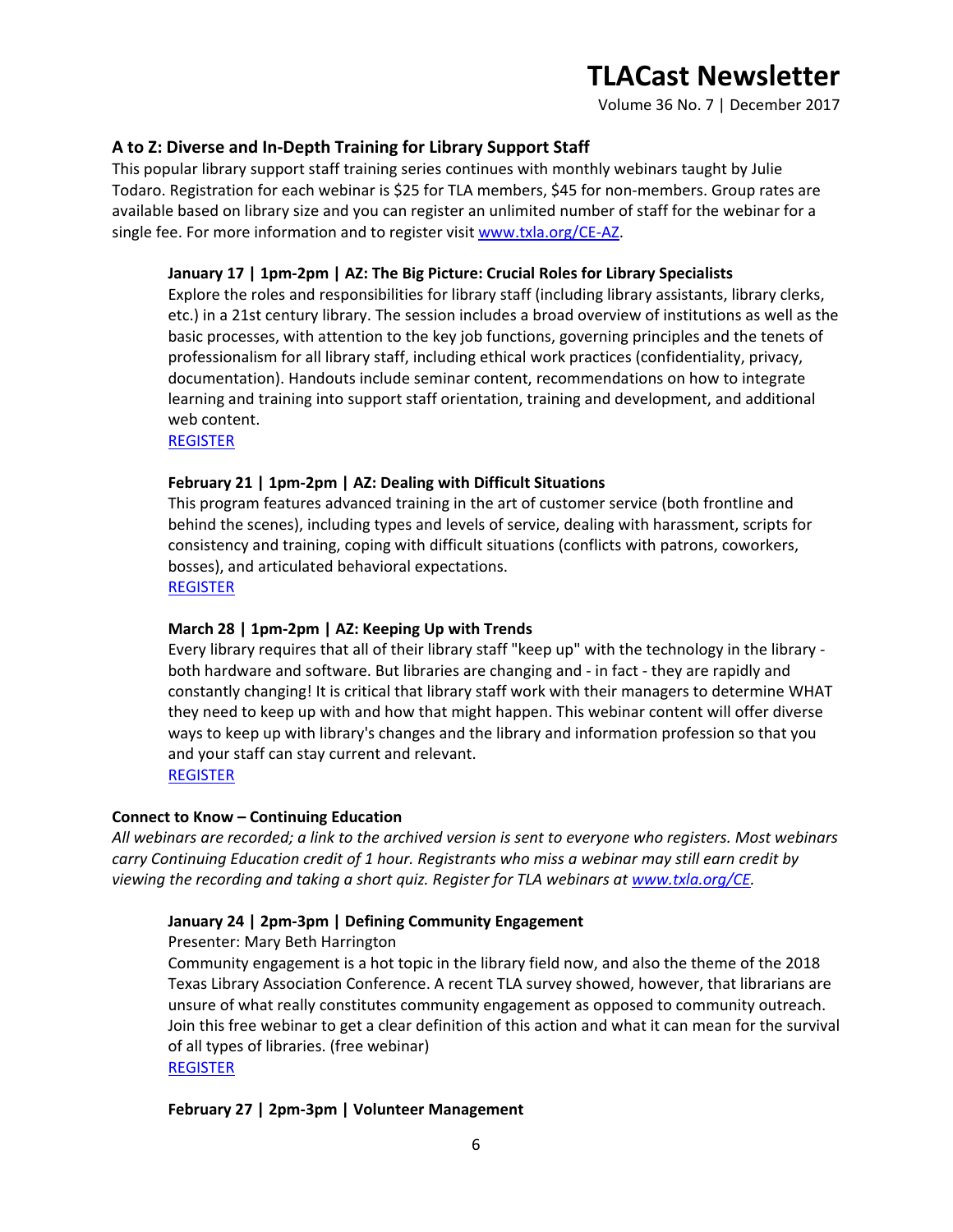Volume 36 No. 7 | December 2017

### Presenter: Mary Beth Harrington

Volunteers are the most underutilized resource in nonprofits. In this fast paced, content rich webinar, we will review everything you need to know to have a robust and revenue generating volunteer program. Volunteer managers often attend however executive directors and other staff members are also encouraged to attend since the vitality of your organization's volunteer program really depends on you! (\$25 for TLA members; \$45 for nonmembers) [REGISTER](https://secure.txla.org/secure/forms/mtgLogin.asp)

### **February 28 | 1pm-2pm | Basic Supervision**

### Presenter: Julie Todaro

Whether you are just starting out as a supervisor in a new job, taking over as manager when your manager retires, moving up in your organization from a non-supervisory to a supervisory role, or supervising a new department or a new function in the library or – as often happens – you are coordinating the activities of other staff (employees, etc.) - you have your work cut out for you. As you supervise the activities of others - whether they are full, part time, hourly employees or volunteers - you realize you are responsible for motivating, identifying, delegating/assigning work responsibilities, designing new work projects, tracking and assessing work product and performance, and providing - by using all appropriate forms of communication - direction and feedback to indicate success and a need for improvement. (\$25 for TLA members; \$45 for nonmembers; group rates available) [REGISTER](https://secure.txla.org/secure/forms/mtgLogin.asp)

# **March 7 | 1pm-2pm | Communication in the Workplace**

### Presenter: Julie Todaro

The foundation of every discussion of successful management styles or techniques includes recommended (and required) communication styles with techniques for print and oral communication, as well as techniques for in person and distance communication. No matter the management or leadership style, communication activities in both centralized and decentralized environments are enhanced by consistent, standardized policies and practices for communicating up, down and across work groups. What are the top ten tips for communicating in organizations? Tune in and discover - no matter the size of your library - how excellent communication is the underpinning of all activities and is at the heart of the success of you and your library staff. (\$25 for TLA members; \$45 for nonmembers; group rates available) [REGISTER](https://secure.txla.org/secure/forms/mtgLogin.asp)

## **March 14 | 2pm-3pm | Community Engagement in the Real World**

Presenter: Mary Beth Harrington

TLA's Community Engagement Task Force identified numerous examples of how libraries are truly becoming partners and stakeholders in their local regions. Join this free program from the task force to learn how all types of libraries are redefining their larger role to enjoy more support and more influence. (free webinar) [REGISTER](https://secure.txla.org/secure/forms/mtgLogin.asp)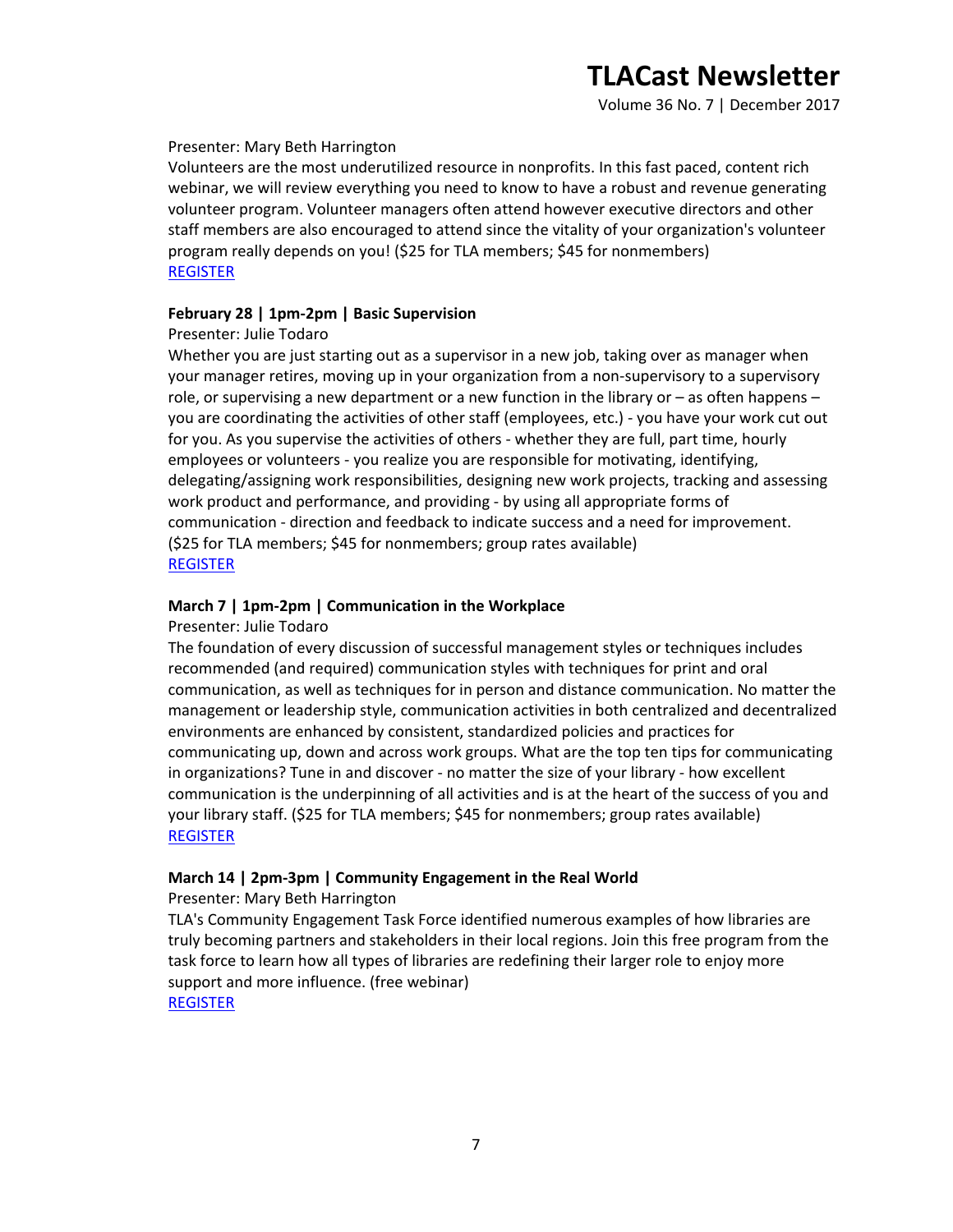Volume 36 No. 7 | December 2017

# LIBRARY NEWS

# **Draft Texas School Library Standards & Guidelines Posted for Public Comment**

The Texas School Library Standards Steering Committee and Subcommittees have been hard at work updating the School Library Standards and Guidelines for Texas.

After two years of work, the draft document was approved by the Texas Education Agency State Board of Educator Certification, and passed the Texas State Library and Archives Commission workshop session. It was posted in th[e Texas Register](https://www.sos.state.tx.us/texreg/pdf/backview/1124/1124is.pdf#search=school%20library%20standards) for public comment. We invite you t[o view these documents](https://www.tsl.texas.gov/sites/default/files/public/tslac/ld/schoollibs/costforstandards/School%20library%20program%20standards%20Final%20Version.pdf) and submit any comments to [Jennifer Peters](mailto:jpeters@tsl.texas.gov) at TSLAC by December 24. The standards will be considered, and hopefully approved, by Texas State Library and Archives Commission at their February 2018 meeting.

The Steering Committee will begin work on a crosswalk to the new AASL Standards once we have an approved document. We would like to thank our Steering Committee and Subcommittee members for their hard work on this project. It would not have been possible without their valiant efforts.

*Donna Kearley* and *Sonja Schulz*, chairs; and *Liz Philippi*, school program coordinator, Texas State Library and Archives Commission

# **Texas Book Festival Grant Applications Due February 2**

The Texas Book Festival (TBF) awards grant to support collection enhancement for Texas public libraries. This funding enables libraries to share the diversity and breadth of literature with their entire communities. TBF is now accepting Library Grant applications for the 2018 grant cycle. Application deadline is February 2. Visit the [TBF website](https://www.texasbookfestival.org/library-grants/) for more information and the online application.

# **2018 Loleta D. Fyan Grant Now Accepting Proposals**

The American Library Association's Office for Research and Statistics is now accepting applications for the Loleta D. Fyan Grant, a grant for up to \$5,000 for the improvement of public libraries and the services they provide.

The grant is to be used for the development and improvement of public libraries and the services they provide. The project should:

- Result in the development and improvement of public libraries and the services they provide;
- Have the potential for broader impact and application beyond meeting a specific local need;
- Be designed to effect changes in public library services that are innovative and responsive to the future; and
- Be capable of completion within one year.

Applicants can include but are not limited to: local, regional or state libraries, associations or organizations, including units of the ALA; library schools; or individuals. Deadline for submissions, sent via email, is January 12. You can find more information about the grant, how to submit proposals, and requirements of the recipient(s) [here.](http://www.ala.org/offices/ors/orsawards/fyanloletad/fyanloletad)